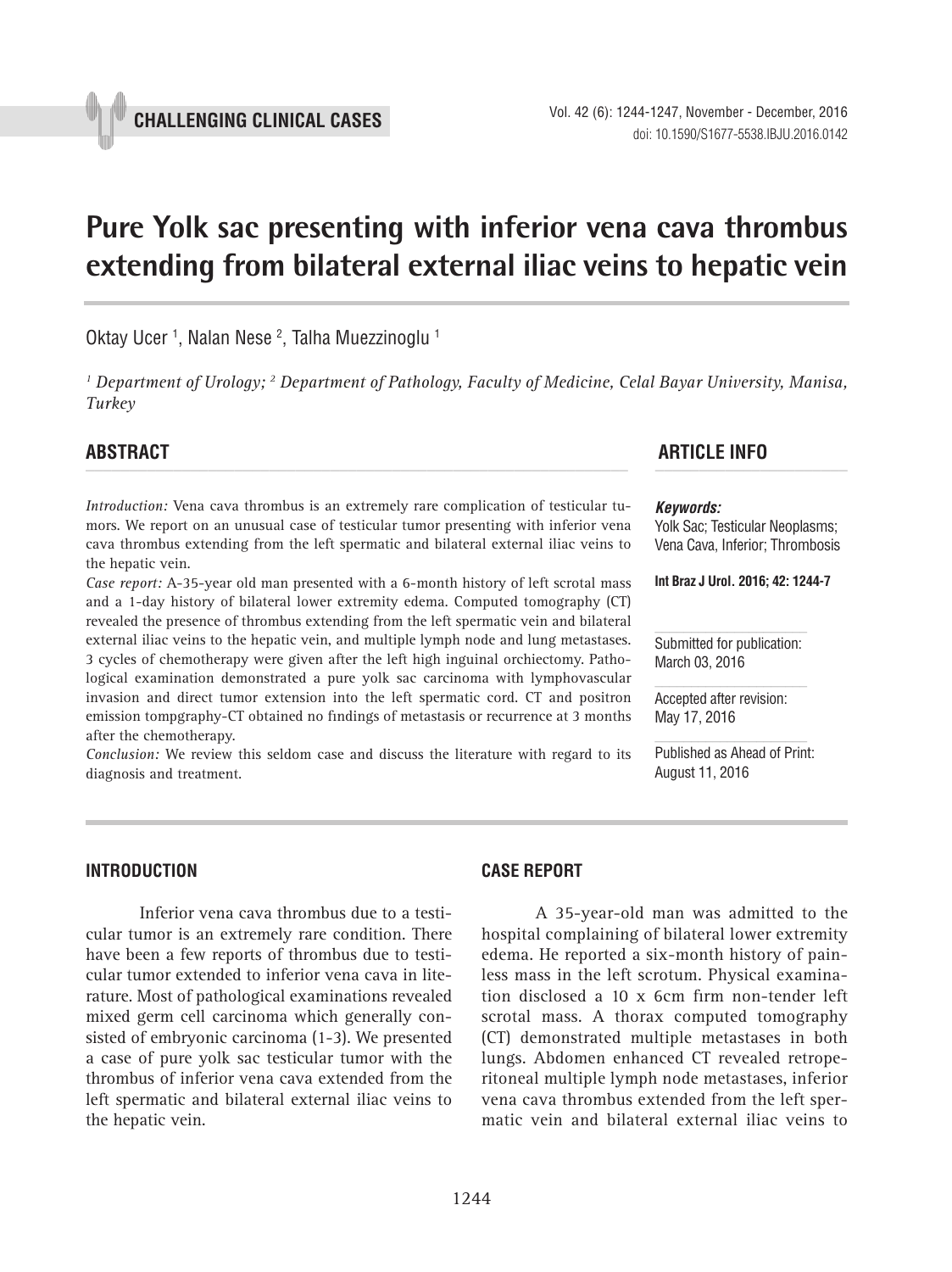the hepatic vein and a decrease in the function of the left kidney due to a thrombus of the left renal vein (Figure-1). Color Doppler ultrasound confirmed complete occlusion of the inferior vena cava, the left renal and bilateral common iliac veins. Serum tumor markers were high except beta human chorionic gonadotropin (ß-HCG): lactate dehydrogenase (LDH), 441U/L (120-246); alpha-fetoprotein (AFP),  $>1000$ ng/mL (<8); ß- $-HCG, 0.2mIU/mL$  (<1.0).

A left high inguinal orchiectomy was performed and pathological diagnosis was pure yolk sac carcinoma with lymphovascular invasion and direct tumor extension into the left spermatic cord. Three cycles of bleomycin, etoposide, and cisplatin (BEP) were given. A nearly complete response in the retroperitoneal and lung metastases was observed by thorax and abdominal CT (Figure-2), tumor markers were normalized at 3 months after this chemotherapy. Although the patient did not have any several respiratory complaints, thorax CT showed partial embolism in the right pulmonary artery and bronchial mass. Anticoagulant treatment was begun and then bronchoscopy with biopsy was performed. Pathological and microbiological examination revealed mycobacterium tuberculosis. Anti-tuberculosis therapy was started and an inferior vena cava filter was implanted through the right internal jugular vein. The inferior vena cava remained occluded, with evidence of collateralization such as the improvement of the left renal function. CT and positron emission tomography (PET-CT) showed no findings of metastasis or local recurrence at 6 months after the surgery.

#### **DISCUSSION**

Thrombus of inferior vena cava due to testis tumor is an extremely seldom condition. In earlier cases (1-7), most of pathological examinations revealed embryonic carcinoma or mixed non-seminomatous germ cell carcinoma that usually consisted of embryonic carcinoma. Kinebuchi et al. reported that the embryonic carcinoma component in the primary testicular tumor with inferior vena cava thrombosis was relatively high (7). This high rate may be due to the aggressive behavior of embryonic carcinoma. The presented case was the first patient who had inferior vena cava thrombus due to pure yolk sac testis tumor according to our knowledge of the literature. Although yolk sac is a less aggressive tumor than embryonic carcinoma, it caused the inferior vena

**Figure 1 - Computerized tomography scan of the abdomen demonstrating the inferior vena cava thrombus extended from the left spermatic vein and bilateral external iliac veins to the hepatic vein, retroperitoneal multiple metastasis and the impairment of the left renal function.**

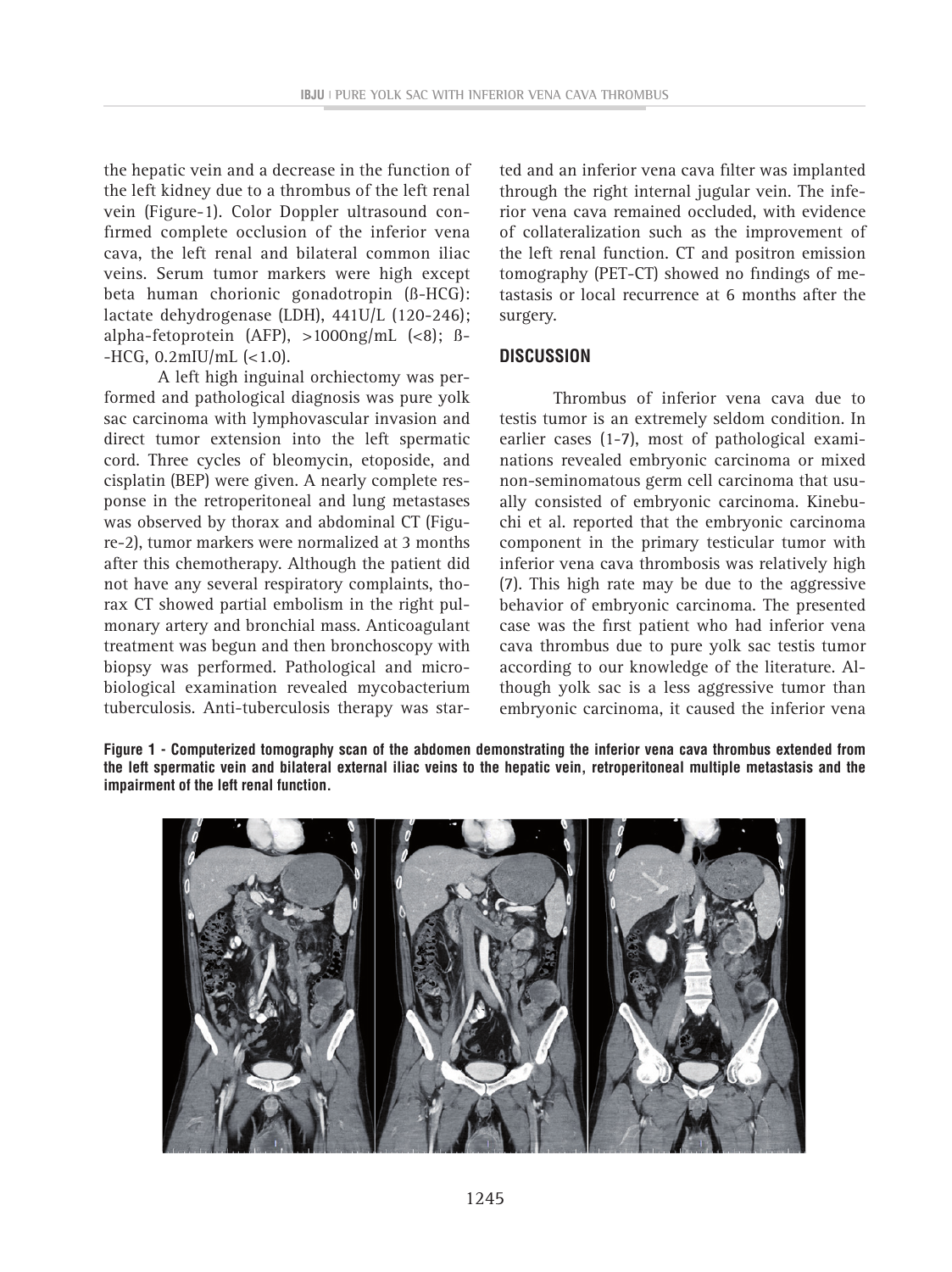**Figure 2 - Computerized tomography scan of the abdomen demonstrating the inferior vena cava thrombus extended from the left spermatic vein and bilateral external iliac veins to the hepatic vein, no evidence of metastasis, and the improvement of the left renal function at 3 months after the treatment.**



cava thrombosis of the present case. This may be due to the long term history (six months) of painless testicular mass in the patient.

Since the inferior vena cava thrombus lengths of earlier cases had been generally short, these patients were treated with either chemotherapy alone or surgery excision of thrombus after the chemotherapy (4-7). Only one case was reported with inferior vena cava thrombus extended from the infrarenal level to the common iliac veins (8). This patient underwent high inguinal orchiectomy and chemotherapy. Since the radiological imaging showed no evidence of metastasis at 4 months the treatment, additional therapy was not performed for this case. Surgery excision was not performed for the occluded inferior vena cava because of collateralization.

Our case had inferior vena cava thrombus extended from the left spermatic vein and bilateral external iliac veins to the hepatic vein. The radiological imaging (CT and PET-CT) indicated no evidence of metastasis or recurrence after orchiectomy and chemotherapy. Although the inferior vena cava remained occluded completely, there were evidences of collateralization such as

the improvement of the left renal function and disappearance of lower extremity edema. Overall, we discussed with the present patient and decided not to performed surgery excision of inferior vena cava thrombus.

Testicular tumor presenting with thrombosis of the inferior vena cava, with or without subsequent pulmonary embolism, can be managed with a combination of anticoagulation and/ or inferior vena cava filter placement. The present patient was begun anticoagulation therapy before the chemotherapy for the risk of pulmonary embolism but a filter was not placed into the inferior vena cava. After partial pulmonary embolism occurred, the filter was placed into inferior vena cava. We suggest that a filter should be placed and started anticoagulation therapy before the chemotherapy because of the risk of pulmonary embolism.

### **CONFLICT OF INTEREST**

None declared.

#### **REFERENCES**

- 1. Masui S, Onishi T, Arima K, Sugimura Y. Successful management of inferior vena cava thrombus complicating advanced germ cell testicular tumor with temporary inferior vena cava filter. Int J Urol. 2005;12:513-5.
- 2. Savarese DM, Rohrer MJ, Pezzella AT, Davidoff A, Fraire AE, Menon M. Successful management of intracardiac extension of tumor thrombus in a patient with advanced nonseminomatous germ cell testicular cancer. Urology. 1995;46:883-7.
- 3. Dusaud M, Bayoud Y, Desfemmes FR, Molimard B, Durand X. Unusual presentation of testicular cancer with tumor thrombus extending to the inferior vena cava. Case Rep Urol. 2015;2015:160560.
- 4. Badawi JK, Kittner T, Manseck A, Wirth MW. Intraluminal tumour thrombus of a mixed non-seminomatous germ cell tumour of testis within the inferior vena cava. Onkologie. 2005;28:98-100.
- 5. Adsan O, Müftüoglu YZ, Süzer O, Bedük Y. Thrombosis of the inferior vena cava by a testicular tumour. Int Urol Nephrol. 1995;27:179-82.
- 6. Geffen DB, Kaneti J, Hendler N, Hertzanu Y. Testicular carcinoma with inferior vena cava thrombosis extending into the right atrium treated with chemotherapy and anticoagulation. Eur Urol. 1992;21:82-4.